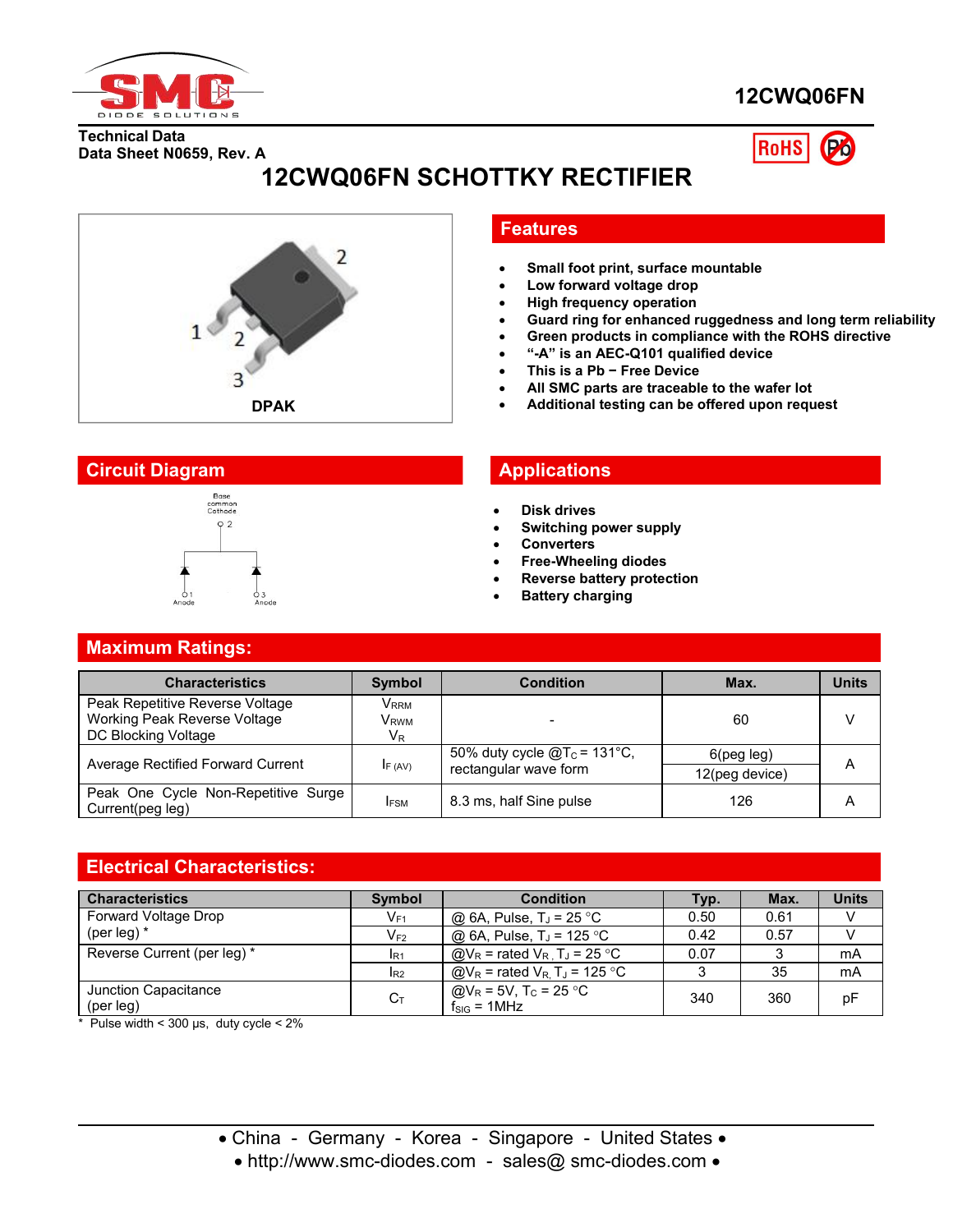

# **12CWQ06FN**



#### **Technical Data Data Sheet N0659, Rev. A**

## **Thermal-Mechanical Specifications:**

| <b>Characteristics</b>                 | Symbol         | <b>Condition</b> | <b>Specification</b> | <b>Units</b> |
|----------------------------------------|----------------|------------------|----------------------|--------------|
| Junction Temperature                   |                |                  | $-55$ to $+125$      | $^{\circ}C$  |
| Storage Temperature                    | I stg          |                  | $-55$ to $+150$      | °C           |
| Typical Thermal Resistance Junction to |                |                  | $3.0$ (per leg)      | °C/W         |
| Case                                   | $R_{\theta$ JC |                  | 1.5(per device)      |              |
| Approximate Weight                     | wt             |                  | 0.39                 |              |
| Case Style                             | <b>DPAK</b>    |                  |                      |              |

## **Ratings and Characteristics Curves**



**Typical Forward Characteristics** 

# **Typical Reverse Characteristics**

 China - Germany - Korea - Singapore - United States • http://www.smc-diodes.com - sales@ smc-diodes.com •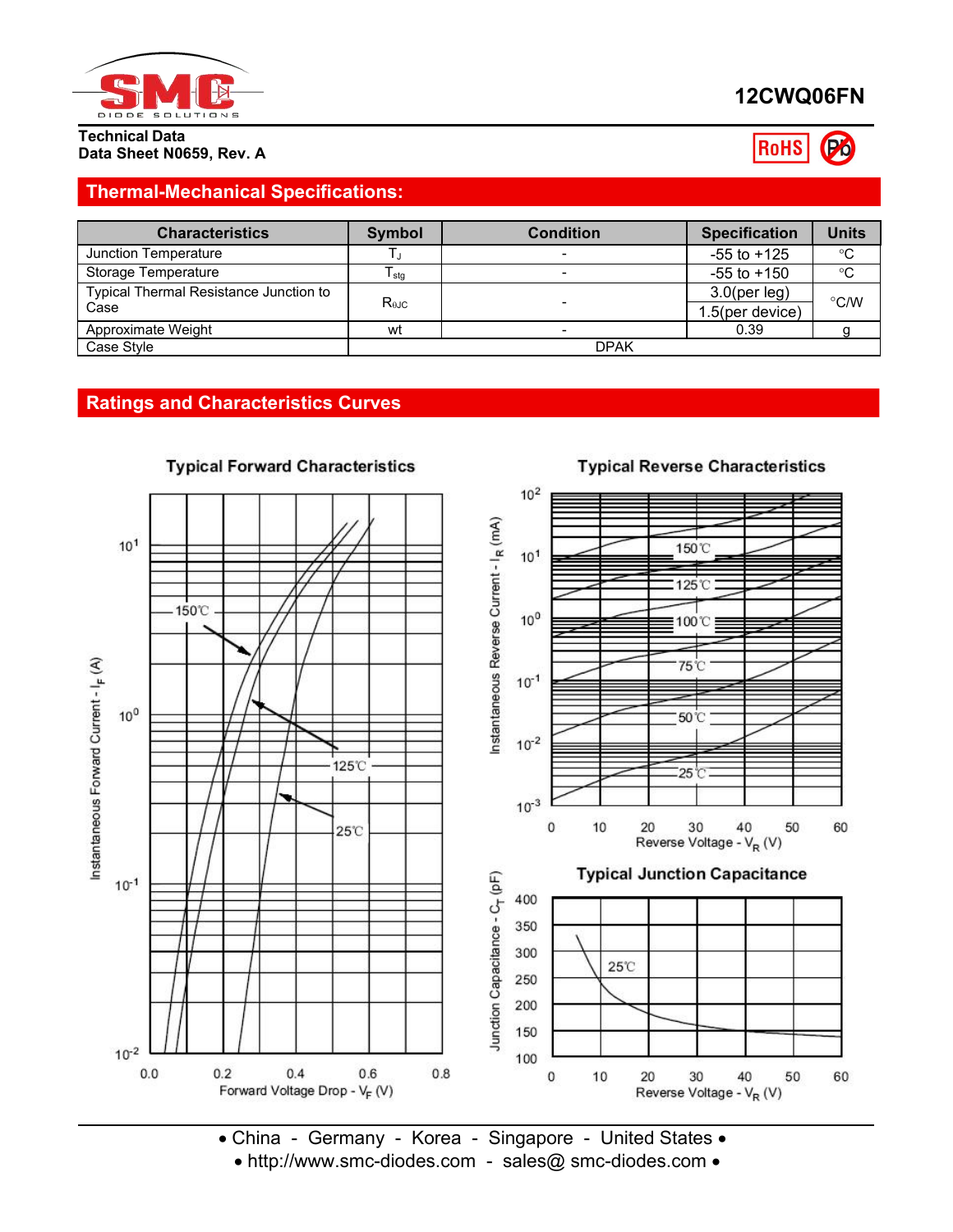

**Data Sheet N0659, Rev. A**

**Mechanical Dimensions DPAK**

**Technical Data**

# **12CWQ06FN**

#### Po **RoHS**



|                | <b>Millimeters</b> |           |              | <b>Inches</b> |
|----------------|--------------------|-----------|--------------|---------------|
| <b>SYMBOL</b>  | Min.               | Max.      | Min.         | Max.          |
| A              | 2.20               | 2.40      | 0.087        | 0.094         |
| A <sub>1</sub> | 0.00               | 0.127     | 0.000        | 0.005         |
| b              | 0.66               | 0.86      | 0.026        | 0.034         |
| c              | 0.46               | 0.60      | 0.018        | 0.024         |
| D              | 6.50               | 6.70      | 0.256        | 0.264         |
| D1             | 5.13               | 5.46      | 0.202        | 0.215         |
| D <sub>2</sub> | 4.83 REF.          |           | $0.190$ REF. |               |
| E              | 6.00               | 6.20      | 0.236        | 0.244         |
| e              | 2.186              | 2.386     | 0.086        | 0.094         |
|                | 9.70               | 10.40     | 0.381        | 0.409         |
| L1             | 2.90 REF.          |           | 0.144 REF.   |               |
| L2             | 1.40               | 1.70      | 0.055        | 0.067         |
| L3             | 1.60 REF.          |           | 0.063 REF.   |               |
| L4             | 0.60               | 1.00      | 0.024        | 0.039         |
| Φ              | 1.10               | 1.30      | 0.043        | 0.051         |
| Θ              | $0^{\circ}$        | 8°        | $0^{\circ}$  | $8^{\circ}$   |
| h              | 0.00               | 0.30      | 0.000        | 0.012         |
| V              |                    | 5.35 REF. |              | 0.211 REF.    |

## **Ordering Information Marking Diagram**

| <b>Device</b> | Package                    | <b>Shipping</b> |                           |
|---------------|----------------------------|-----------------|---------------------------|
| 12CWQ06FN     | <b>DPAK</b><br>$(Pb-Free)$ | 2500pcs / reel  | 12CWQ06F                  |
| 12CWQ06FNTR   | <b>DPAK</b><br>(Pb-Free)   | 2500pcs / reel  | <b>XXXX</b><br><b>SSG</b> |

For information on tape and reel specifications, including part orientation and tape sizes, please refer to our tape and reel packaging specification.

# **Carrier Tape Specification DPAK**



| <b>SYMBOL</b>  | <b>Millimeters</b> |       |  |  |
|----------------|--------------------|-------|--|--|
|                | Min.               | Max.  |  |  |
| A              | 6.80               | 7.00  |  |  |
| B              | 10.40              | 10.60 |  |  |
| С              | 2.60               | 2.80  |  |  |
| d              | Φ1.45              | Φ1.65 |  |  |
| F.             | 1.65               | 1.85  |  |  |
| F              | 7.40               | 7.60  |  |  |
| P <sub>0</sub> | 3.90               | 4.10  |  |  |
| P              | 7.90               | 8.10  |  |  |
| P <sub>1</sub> | 1.90               | 2.10  |  |  |
| W              | 15.90              | 16.30 |  |  |

- China Germany Korea Singapore United States
	- http://www.smc-diodes.com sales@ smc-diodes.com •



Where XXXXX is YYWWL

- 12 = Forward Current (12A)<br>CW = Configuration
- CW = Configuration<br>Q = Device Type
- $Q = Device Type$
- 06 = Reverse Voltage (60V)
- FN = Package type<sup>1</sup><br>SSG = SSG
- SSG = SSG<br>YY = Year
- YY = Year<br>WW = Weel
- $\begin{array}{lll}\n\text{WW} & = \text{Week} \\
\text{L} & = \text{Lot Nu}\n\end{array}$  $=$  Lot Number

**Cautions: Molding resin** Epoxy resin UL:94V-0